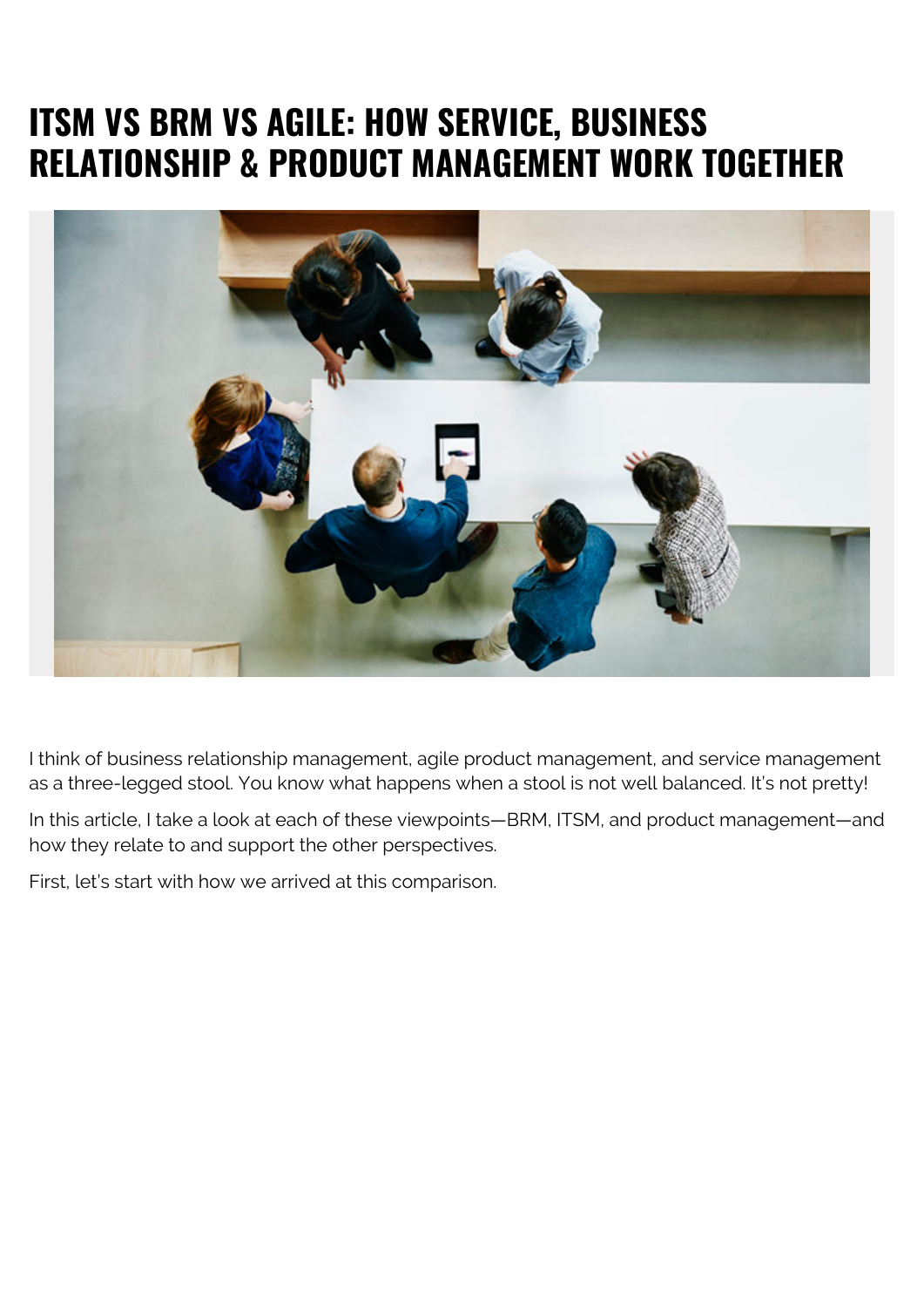

### **How we got here…**

In the 20 or so years I have been working in or around  $IT$  service management (ITSM), there have been many changes, lots of new ideas and philosophies. We have seen [multiple frameworks](https://blogs.bmc.com/blogs/itsm-frameworks-popular/) come and go and many new flavours of the month pass in and out of fashion.

Service management as a discipline has outlived them all.

What's different now, in 2021? Agile has been part of the landscape for many years, and business relationship management (BRM) became part of our vocabulary more than a decade ago. So, why should they now start being of interest, or concern, to the service management practitioner? If we ignore them for long enough, surely they will, like all the others, just fade into oblivion…

We are living in a complex world. Our business partners expect things to work. When they want new features or solutions, they want them now, not in two years' time after an expensive [waterfall project](https://blogs.bmc.com/blogs/agile-vs-waterfall/) has come to fruition.

Success in today's world looks very different, [as I've previously written](https://blogs.bmc.com/blogs/state-of-itsm/). ITSM is no longer the only pathway into the IT function, and the service desk as the "single point of contact" for all things IT has ended.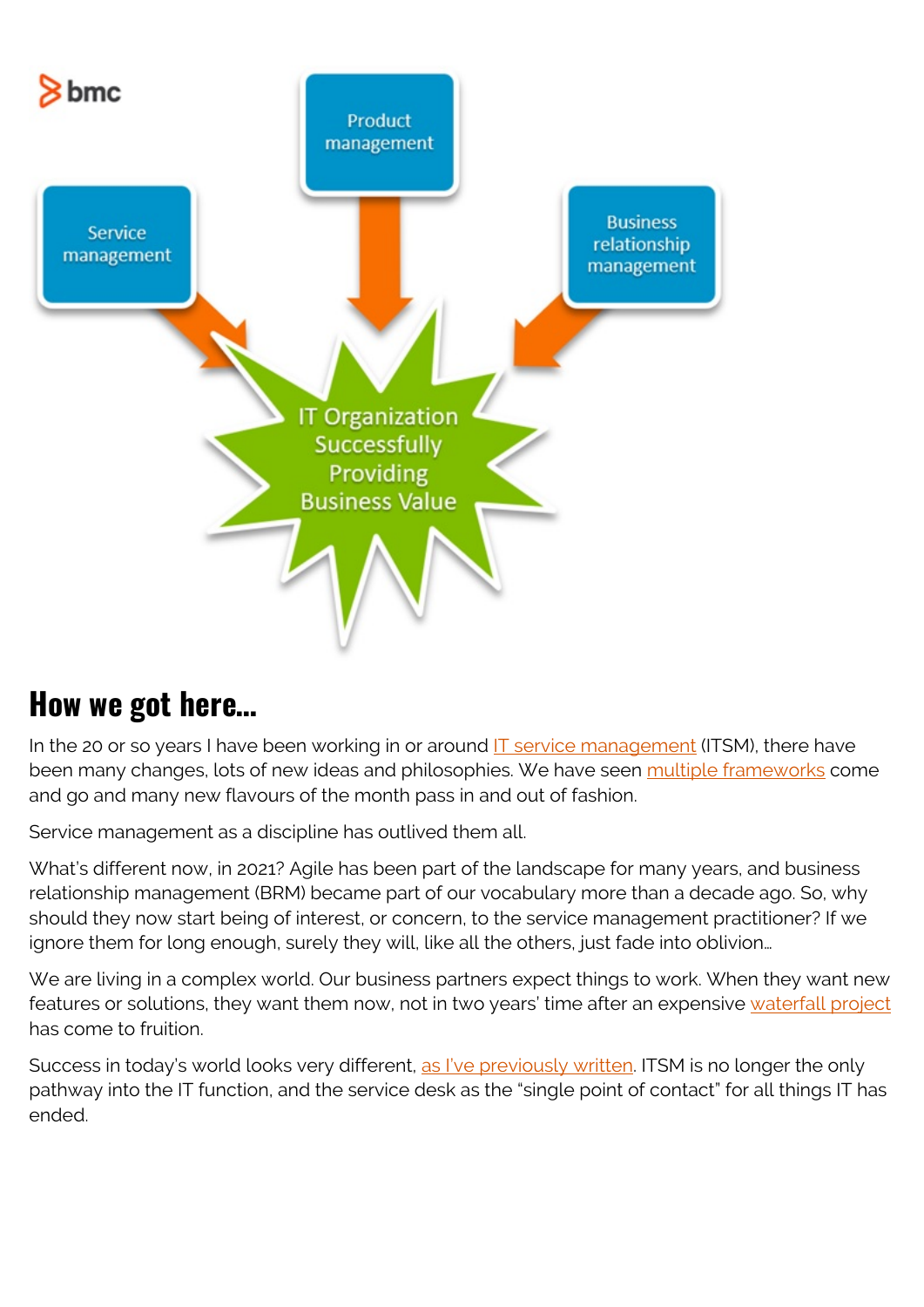

**Traditional ITSM Delivering technology** solutions

Service management today **Delivering business** value

We need to find a better way of

providing the level of care that our business partners expect.

This is a balancing act. We need to take care that each leg is the right length and gives the appropriate level of support in what can be a confusing landscape of competing interests, where we have:

- Service management saying, "We are the single point of contact."
- The product owners and managers saying, "We are the voice of the customer."
- Business relationship management claiming they're the "single point of focus" for business partners.

Surely, they can't all be right? Or can they?

### **The role of IT service management**

Everyone reading this knows how important effective service management is. But is it still the [single](https://blogs.bmc.com/blogs/spoc-single-point-of-contact/) [point of contact](https://blogs.bmc.com/blogs/spoc-single-point-of-contact/) for the entire IT arm of the organisation? I am going to put my hand up and say "No, it is not."

ITSM is where you turn when…

- Existing services are not functioning correctly.
- Changes are needed to something that is already in production.
- You need access to a service that is in use in the organisation.

Service management [keeps the lights on](https://blogs.bmc.com/blogs/keeping-the-lights-on-ktlo/) and ensures that business as usual (BAU) keeps happening. If things break, service management is responsible for:

- Getting services back up and running.
- Stopping services from breaking in the first place.

ITSM is the single point of contact for anything to do with existing capabilities.

*(Master essential [service management concepts.](https://blogs.bmc.com/blogs/itil-key-concepts-service-management/))*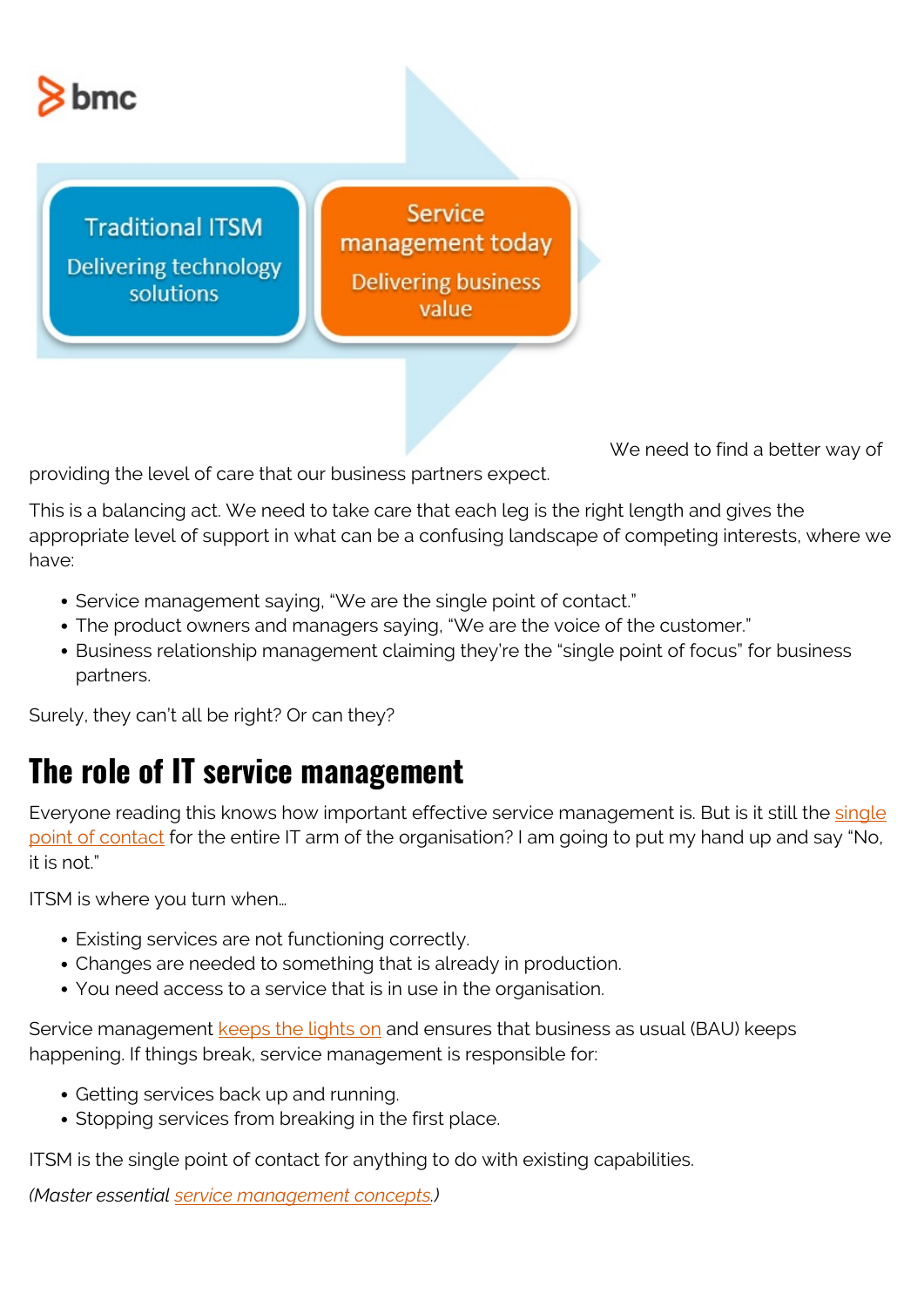# **The role of business relationship management**

In my opinion, the business relationship manager has the perfect job. (I might be biased here as that is now the role I have.) BRMs are not actually responsible for doing anything! That's not quite true, of course—[the BRM practice has many roles](https://blogs.bmc.com/blogs/brm-business-relationship-manager/):

- Getting out and talking to business partners.
- Discovering the **outcomes** partners need (or want) to achieve.
- Pulling the right people together to have technology help the organisation meet these outcomes.

The BRM enables the [IT organisation to converge with the rest of the organisation,](https://blogs.bmc.com/blogs/it-business-alignment/) building a productive strategic partnership between these functions. They are the orchestrator, the connector, the facilitator. They help to define the "what"—what do we need to achieve to be successful?

They then connect to the teams that can articulate and build the "how".

*(Explore the [ITIL](https://blogs.bmc.com/blogs/itil-business-relationship-management/)[®](https://blogs.bmc.com/blogs/itil-business-relationship-management/)  [BRM practice.](https://blogs.bmc.com/blogs/itil-business-relationship-management/))*

## **The role of product management**

So now we come to [our product managers and product owners](https://blogs.bmc.com/blogs/product-owner-vs-product-manager/). This is where we find the "how". This is where the creative solutions are uncovered to provide the answer to the "what" statements the BRM team have presented. The product teams are the magic in the middle. They:

- Take the ideas and value plans from the BRM team.
- Build a solution around those plans.
- Deliver the end product to ITSM, where it is introduced to the business and the value is realised.

*(Learn more about [product managers](https://blogs.bmc.com/blogs/product-manager/) & [product owners.](https://blogs.bmc.com/blogs/product-owners-are-more-than-resources-theyre-teammates/))*

# **A well-balanced act, hopefully**

Back to our three-legged stool. When the stool's legs are well balanced, life is good, and nobody topples over.

*BRM uncovers ideas, bringing them to the product teams to devise and build solutions, who in turn deliver new capability to the service management team, who supports the organisation to use and extract the value from the IT investment.*

But what happens when the stool's legs are not well balanced? Let's play it out.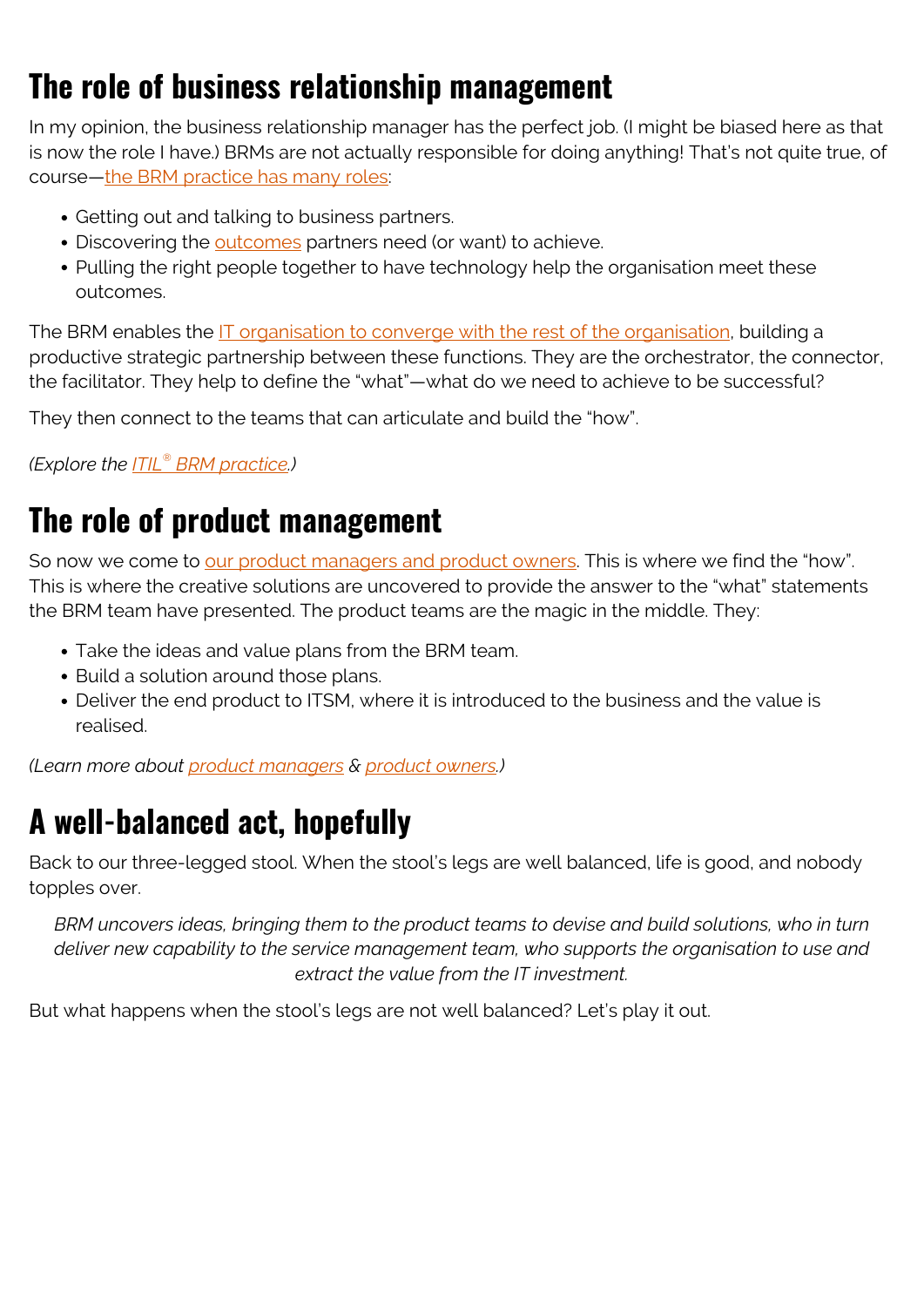

#### **When service management is sub-optimal…**

If we have less than optimal service management practices, many areas will not function as they should.

BRMs, who have the ear of your business partners, will inevitably find themselves plugging gaps and making up for processes that are lacking. This dilutes the value of a strategic BRM practice and forces the BRM to work at a tactical level, limiting their ability to seek out opportunities for innovation that can make a difference to the business on a much deeper level.

The BRMs will find themselves becoming a VIP service desk, expected to fix broken tech systems for the senior business partners they are engaging with. This not only limits the strategic impact BRM can have, it also impacts their ability to be a trusted advisor and strategic partner: the BRM has unwittingly come to be viewed as the person who can get IT problems fixed.

Your product teams will also suffer when IT service management is less than optimal. Product owners need service management to feed items into their backlog for service improvement:

- If the [ITSM continual improvement practice](https://blogs.bmc.com/blogs/itil-continual-improvement/) is broken or inefficient, backlogged items will either not reach the product teams or not be appropriately prioritised or documented.
- Poor [incident](https://blogs.bmc.com/blogs/incident-management/), [problem](https://blogs.bmc.com/blogs/itil-problem-management/), and [change processes](https://blogs.bmc.com/blogs/types-levels-change-management/) will cause product teams to work on the wrong things, spending too much or too little effort on BAU tasks.

I am sure I am not the only one who has heard comments along the lines of "We are going agile, so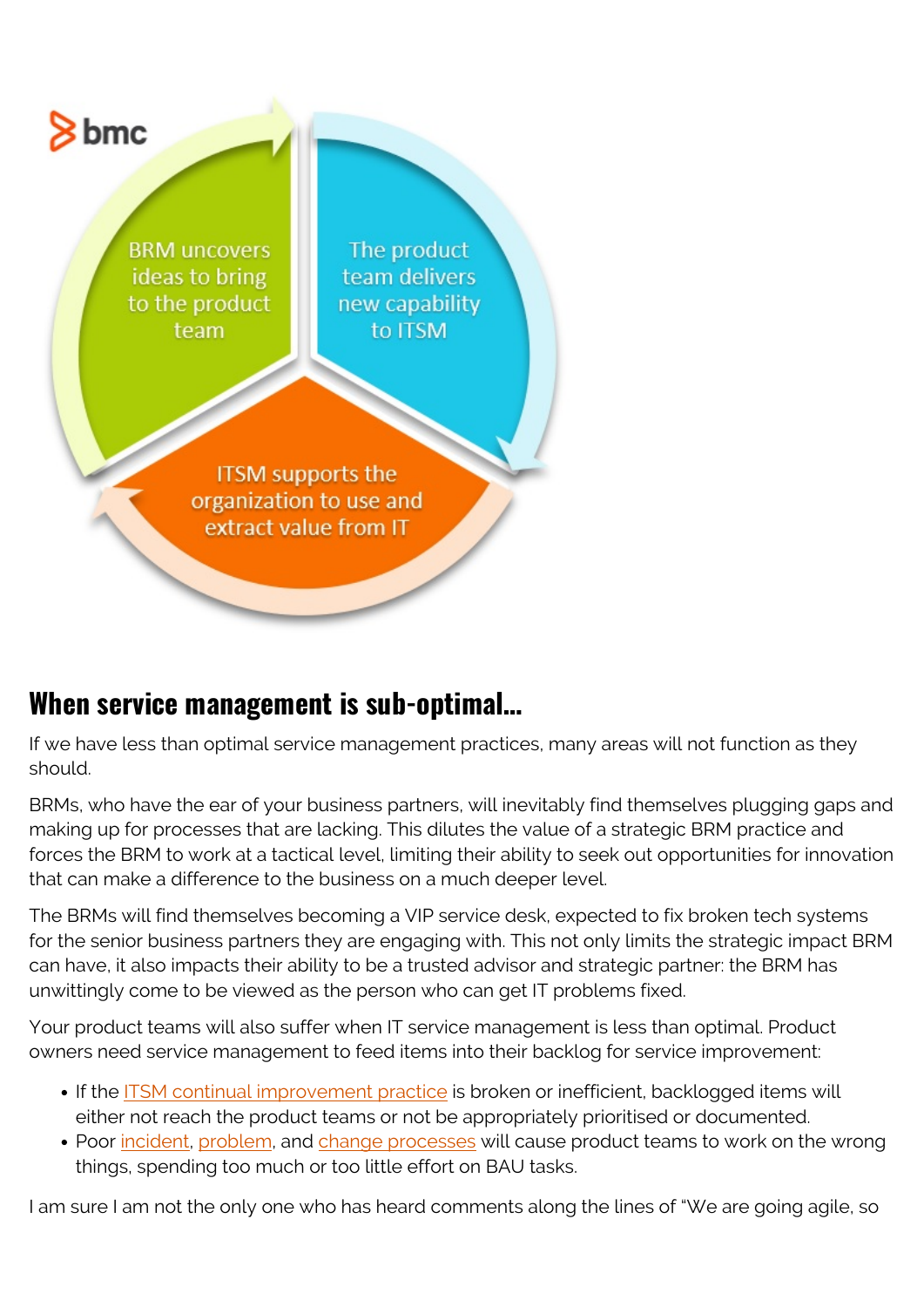we don't need service management anymore." WRONG. Instead, what you need is:

- **The right sort of service management**, with **practices and processes** that have been adopted and adapted to fit with your new ways of working.
- **Strong relationships and trust** between product teams and service management practices.

In an [agile environment,](https://blogs.bmc.com/blogs/scaled-agile-framework-safe-explained/) service management will not look like it did 20 years ago. Life has moved on.

To be honest, the most important part of service management has not changed, and it never will—communicate! Talk to people, inside out outside of your team or function. The more you understand about your business and the other teams that help to deliver the IT capability that makes it tick, the better off you will be.

Service management remains a critical enabler for any business, but it is not the only player. Ensure that your practices are supporting both the business *and* the other business enablers within the IT function—ensure you are an effective cog in the wheel.



#### **When project management isn't ideal…**

Now let's look at our product teams. What happens to the other legs of our stool when this part of the IT function is less than optimal?

Firstly, let's get one misconception out of the way: Agile does not mean unplanned or undisciplined.

Life happens. Unplanned work will need to be done. But this must be kept to a minimum. A good product team will know just what it can achieve in a program increment. The planning around this will give business partners a level of comfort, understanding two things:

- What they will get
- When they will get it

That's the picture I want to see. But what impacts are we going to see if our product construct is not working the way it should?

Your business relationship managers love certainty. They like to be able to go out to their business partners and say, "The feature you are waiting for will be completed in PI 8, so we can expect to see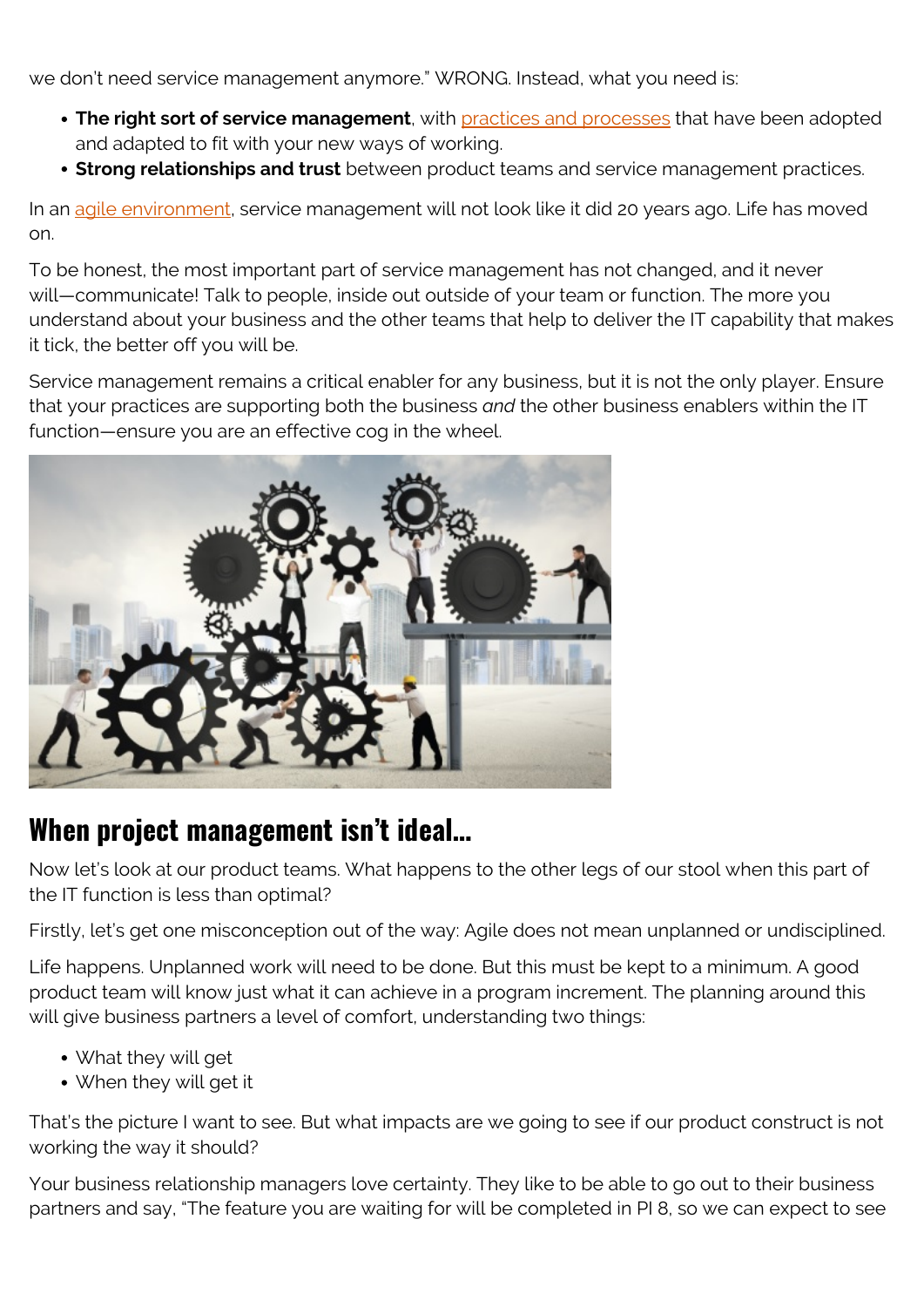it in production on this date." What they don't like is letting people down! Trust is too easily broken. In many organisations, the IT function has a legacy of…

- Letting the business down
- Not delivering on time
- Not providing a robust **IT infrastructure** that enables the organisation to succeed

The BRM is tasked with converging the IT function with the business. Every time a delivery is delayed or does not perform as expected, that convergence becomes harder and harder to achieve. Why should the business trust us with their strategy if we can't deliver on our promises? The BRM is the holder of those broken promises. It is not a nice message to have to deliver, and harder still if you have to deliver it multiple times.

Again, the key here is communication. We know that dates slip, things happen, and sometimes you need to delay delivery. If this is clearly communicated—as soon as a problem is seen—the message is easier (and less painful) to convey.

That's all about getting stuff out, though. What about getting ideas into the product owner's pipeline? Do you have a clear process for accepting items into your backlog? If a BRM gives a product team an idea, do they know what will happen next?

The best ideas for capability uplift or new capabilities are pointless if nobody knows what to do with them once they are defined.

An effective, strategic BRM will be uncovering opportunities to provide business value all the time. The product teams need to ensure that they have a gateway and a clearly defined process for bringing these in to their queues. If that does not exist, we are left with a culture of shoulder tapping to get work done, causing more issues for product teams who are being asked to deal with increasing levels of unplanned work.

Don't let this happen. Instead, you must:

- Define your processes.
- Articulate them.
- Make sure the rest of the organisation understands and follows them!

Now, how does the ITSM function suffer when product teams falter?

Where BRM needs improved or new capabilities, ITSM needs the product teams to devote adequate time to:

- Keeping the lights on
- Maintaining BAU functionality

When incidents and problems are escalated to product teams, we need to be certain that the needs of our business partners are understood and that their expectations are being met. It is a matter of trust.

Product teams need to:

- Respect the prioritised tasks that have been assigned to them and deal with them appropriately.
- Have planned for an adequate amount of time to deal with BAU work. If they have not, then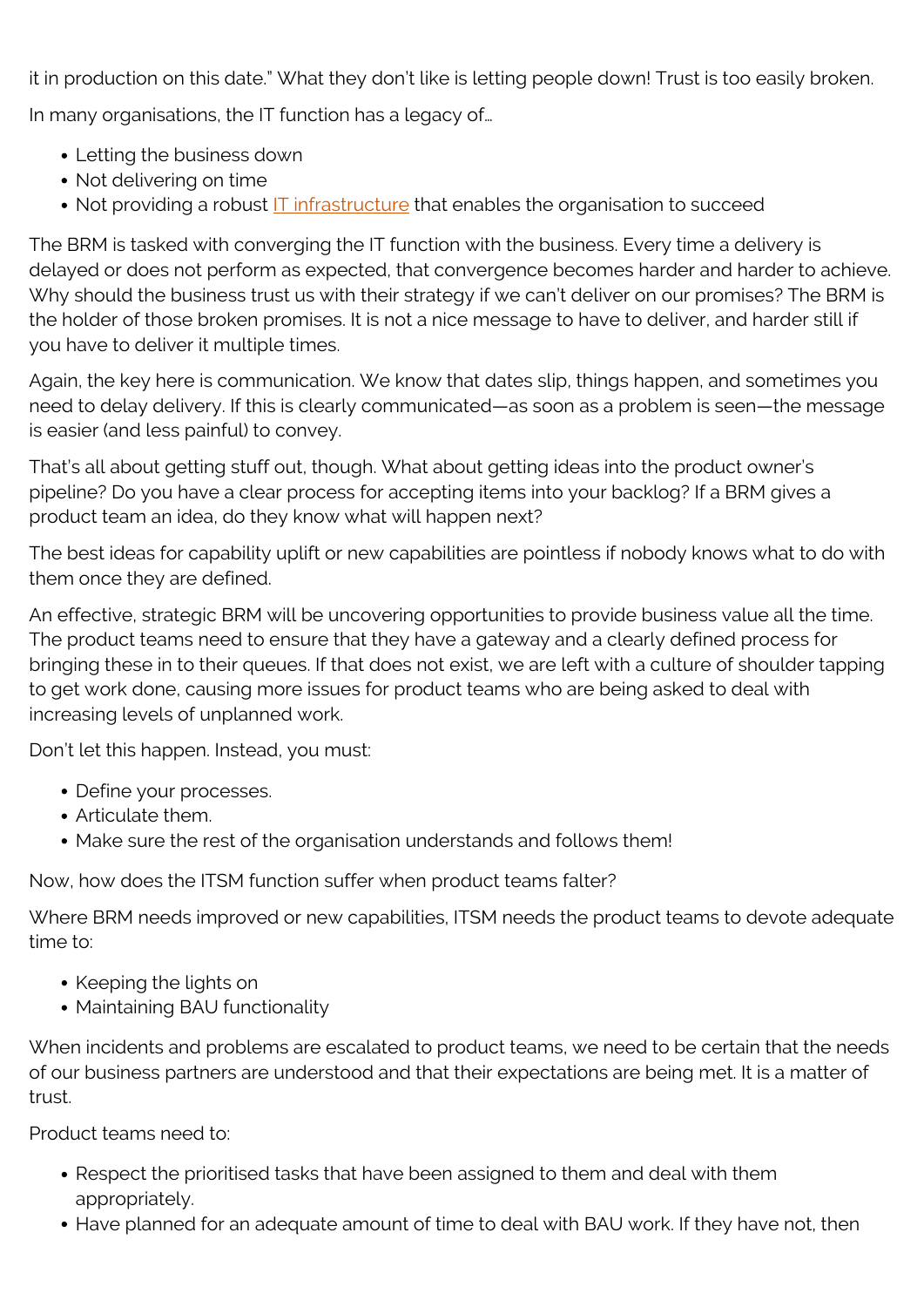either current or new functionality is going to suffer as a result.

Understand your own IT environment and how fragile your systems are. One size does not fit all. Different organisations will need to devote different percentages of time to keeping the lights on, so we need to plan for our own unique business environments—no [industry average formulas](https://blogs.bmc.com/blogs/it-benchmarking-metrics/) will work!

What about new products coming into production? Do we deal well with those, do we communicate clearly with our service desk teams, change teams, and other ITSM functions? Or do we just throw things over the fence and hope for the best?

To provide the appropriate level of support to business partners who will be using new services, the product team must include service management. A good product team will ensure the ITSM practices that support new products have a clear understanding of:

- What is going to be delivered
- Who it will be delivered to
- What they need to know about the new product or feature

The best IT services in the world will not provide the expected business value if we do not know how to support them. (Did somebody say communicate?)



#### **When BRMs isn't strategic…**

The last leg of the stool we will look at today is our business relationship managers.

Now, in my part of the world, we are only just starting to understand the value that a BRM team can deliver to the organisation. So, for some of you, the full value of the BRM practice is well understood. For others, you may not fully understand the concept of the BRM as a strategic partner.

What happens to our product teams when BRM is not functioning at the strategic partnership level?

BRM is a conduit into the IT function that:

- Brings in value-producing ideas from the organisation
- Looks at these ideas at a strategic level

If the BRM function is not working at the right level, the full value of new ideas will not be realised.

For example, let's say one business partner identifies a potential business improvement from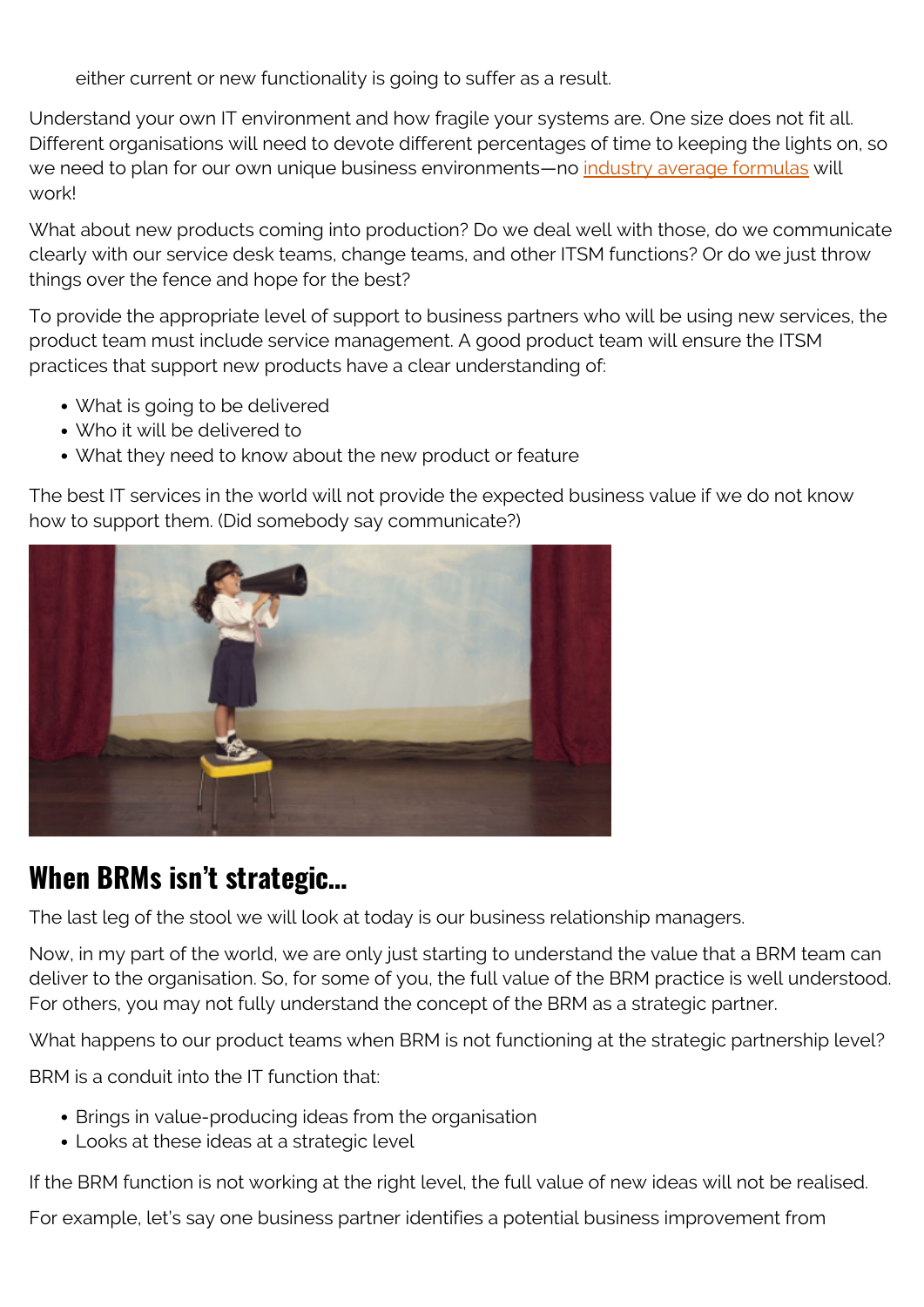[automating](https://blogs.bmc.com/blogs/it-automation/) a part of their daily work. A strategic-thinking BRM will look at the idea at an organisational level to see if other parts of the business could benefit from the same or similar capability. Then, the BRM can create a value plan that fully articulates the potential value of a new idea.

When a BRM does not think this way, ideas that are not fully explored at the organisational level will come to the product team. This will cause one of two things to happen:

- **The ideas will be discarded** as not providing sufficient business value.
- **The product teams working in a piecemeal manner.** When one part of the organisation sees a new feature delivered to another, they will seek to have the same capability developed for their own business unit, causing additional work, waste, and a decrease in the value of the work being done by product teams.

A well-developed and strategic BRM practice ensures that ideas that reach the product teams have been fully explored and the total business value has been defined.

What about service management—how does the BRM leg of the stool support the work of the ITSM practices?

As the glue that brings the business and technology together cohesively, the BRM will be meeting with senior business partners throughout the organisation. Without a BRM function, many opportunities for improvement may be missed. That's because BRM has conversations that ITSM doesn't get to have. Business partners talk to ITSM only when:

- Things are broken.
- They need something.

Compare that to the BRM, who is out there all the time, hearing ideas that can help to improve the way ITSM supports its business units.

The BRM function aims to converge the strategies of the IT function with the strategy of the wider organisation. There should not be an IT strategy that supports the business strategy—there should simply be an organisational strategy. The BRM aims to build a web of trusted relationships, connecting the dots between the business and IT functions.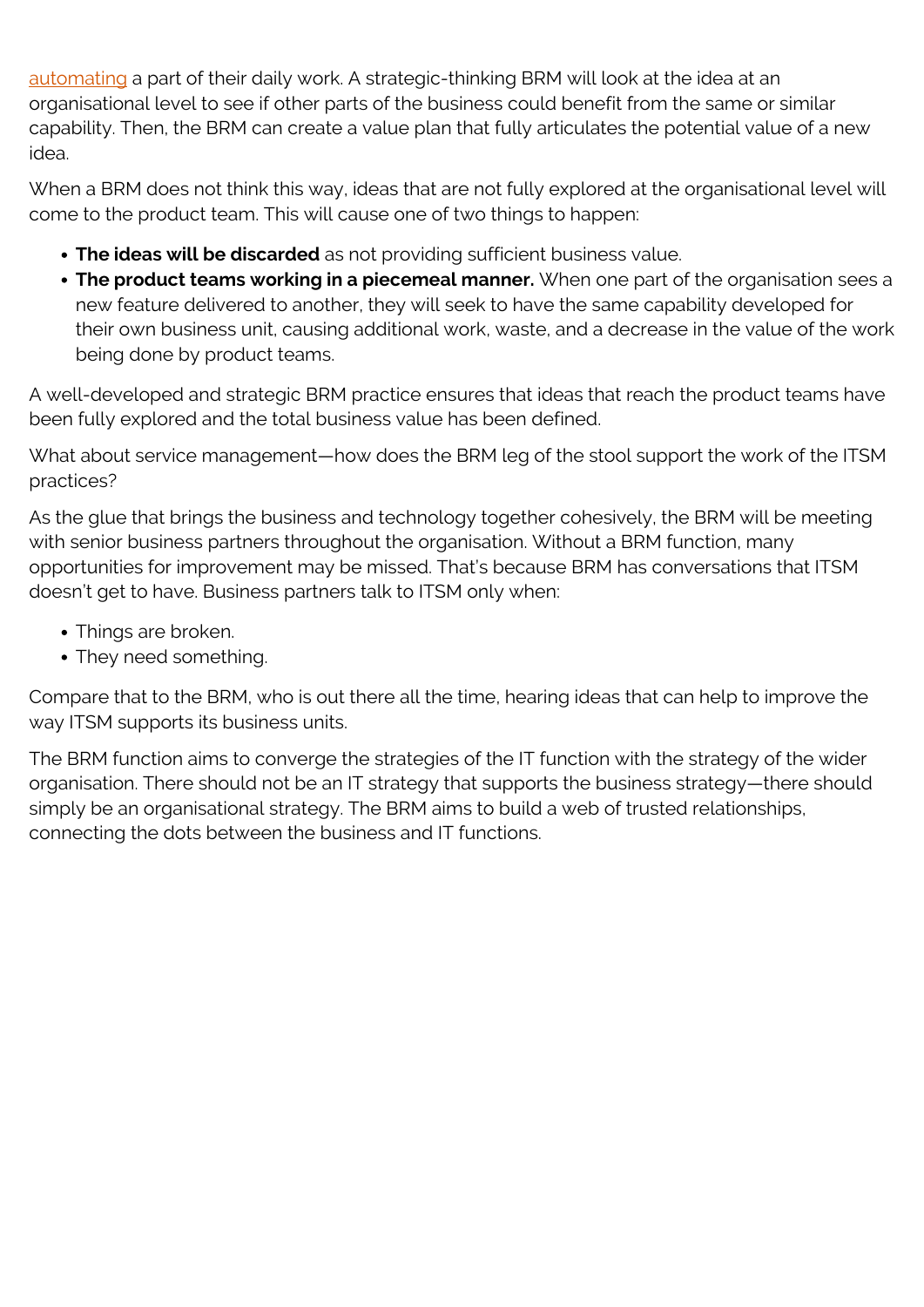

### **Communication is the #1 tool**

I am hoping that you can see what the main tool that will help us to level the legs of the stool is—communication!

We all need to talk to each other and to understand that we are part of the same team. We are all here to enable to organisation we are supporting to succeed. We all share the same goals:

- To provide business value
- To enable outcomes
- To delight our business partners

We need to be forward thinking. We must understand the goals and strategies of our business and remember that we are not here to play with technology: we are here to meet the outcomes of the business we support, whatever that may be.

Of course, this stool has many more legs that support it. But, when we get these three legs in balance, good things will happen!

## **Related reading**

- [BMC Business of IT Blog](https://blogs.bmc.com/blogs/categories/business-of-it/)
- **[BMC Service Management Blog](https://blogs.bmc.com/blogs/categories/itsm/)**
- [IT Management: Get Started with Help from Two Experienced Joes](https://blogs.bmc.com/blogs/it-management/)